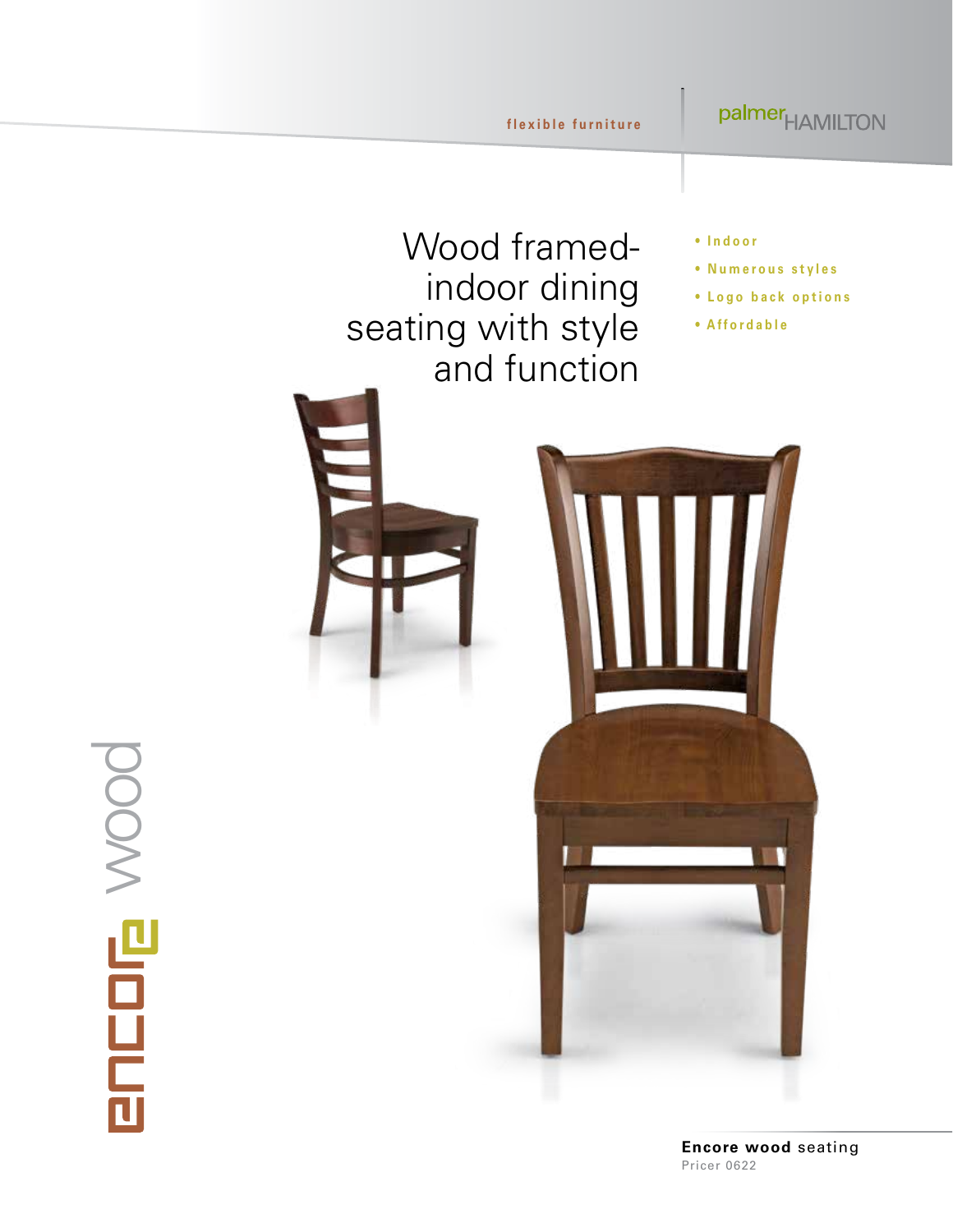# encore woo

### start your part number: **1**

Start with: **E (for Encore)**

# **1b** choose your frame material:

Add: **W (for wood) (Note: See separate Encore metal brochure for metal frames)**

### **2** choose your frame style: Add your frame style suffix: ie. SH (for stardard height) **2**



Non-stacking



The durable wood framed chairs offer a more classic style in standard height and pub height.

*rear legs) (foot rest)*



Note: Wood frames are nonstacking

**3** choose your wood frame stain color: Add wood frame stain color: **ie. s2** (for Cherry)

**Wood Stain** Interior









**S1** (Natural) **S2** (Cherry) **S3** (Walnut) **S4** (Mahogany) **S5** (Solid Black)

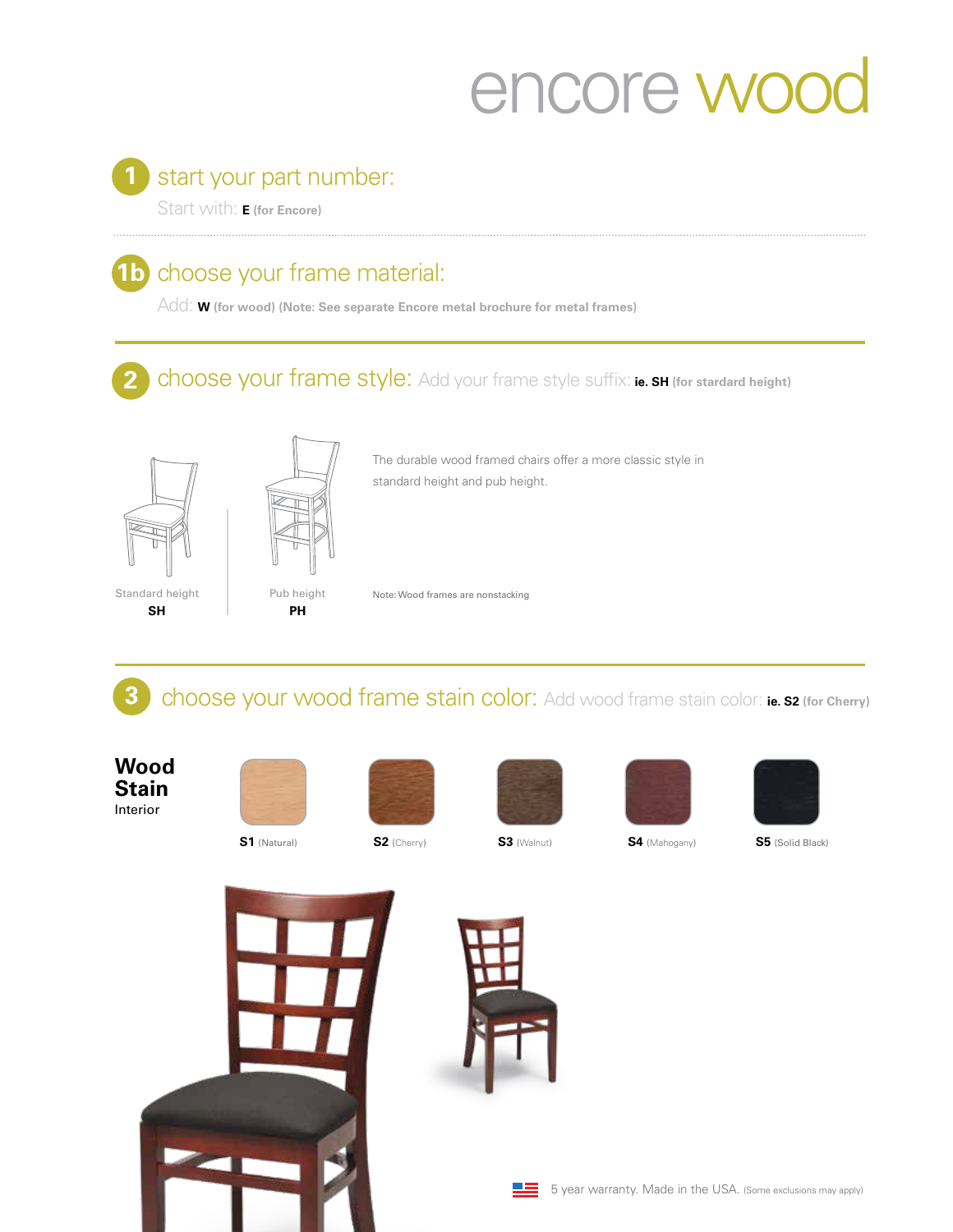# **4** choose your back style: Add your back style suffix: ie. LAD (for wood Ladder Back)



**LAD** (Wood Ladder Back) Standard height (Non-stacking): **\$377** Pub-height: **\$502**



**JAI** (Wood Jailhouse Back) Standard height (Non-stacking): **\$377** Pub-height: **\$502**



**LAT** (Wood Lattice Back) Standard height (Non-stacking): **\$377** Pub-height: **\$502**



**SOL** (Wood Solid Back) Standard height (Non-stacking): **\$430** Pub-height: **\$546**



**GRET** (Wood Gretchen Back) Standard height (Non-stacking): **\$377** Pub-height: **\$502**



**ARL** (Wood Arlington Back) Standard height (Non-stacking): **\$377** Pub-height: **\$502**



**DAN** (Wood Danielson Back) Standard height (Non-stacking): **\$377** Pub-height: **\$502**



**STEF** (Wood Stefano Back) Standard height (Non-stacking): **\$377** Pub-height: **\$502**



**CLEO** (Wood Cleo Back) Standard height (Non-stacking): **\$377** Pub-height: **\$502**



**PRIN** (Wood Princeton Back) Standard height (Non-stacking): **\$377** Pub-height: **\$502**



**PAUL** (Wood Paulina Back) Standard height (Non-stacking): **\$430** Pub-height: **\$546**



**SCHH** (Wood Schoolhouse Back) Standard height (Non-stacking): **\$430** Pub-height: **\$546**



**BULL** (Wood Bulldog Back) Standard height (Non-stacking): **\$430** Pub-height: **\$546**



**BIED** (Wood Beidermeier Back) Standard height (Non-stacking): **\$430** Pub-height: **\$546**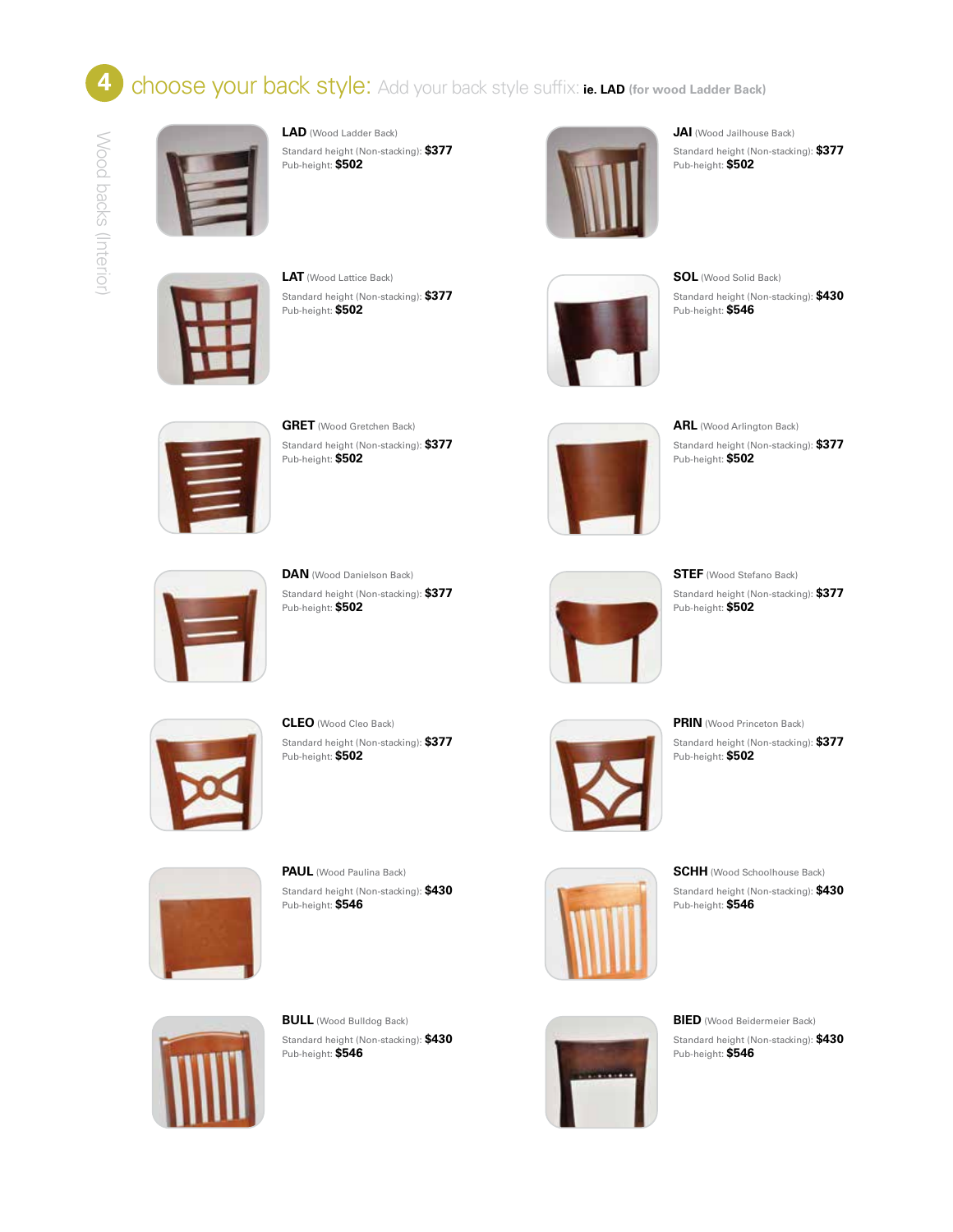

## choose your seat material:

Add your seat material suffix: **ie. W (for wood stain-indoor)**



**W** (Indoor wood stain) See pricing below



**F** (Fiberglass) See pricing below



**U** (Indoor-upholstered) See pricing below



Add your seat color suffix: **ie. S2 (for Cherry stain)**



**Upholstery**

Available in Grades 2-6

**G2** (Grade 2) Add: **+\$118 G3** (Grade 3) **G4** (Grade 4) Add: **+\$144**

**G6** (Grade 6) Add: **+\$199**

Add: **+\$137**

**G5** (Grade 5) Add: **+\$173**

Go to **[www.palmerhamilton.com](https://palmerhamilton.com)** for fabric grades.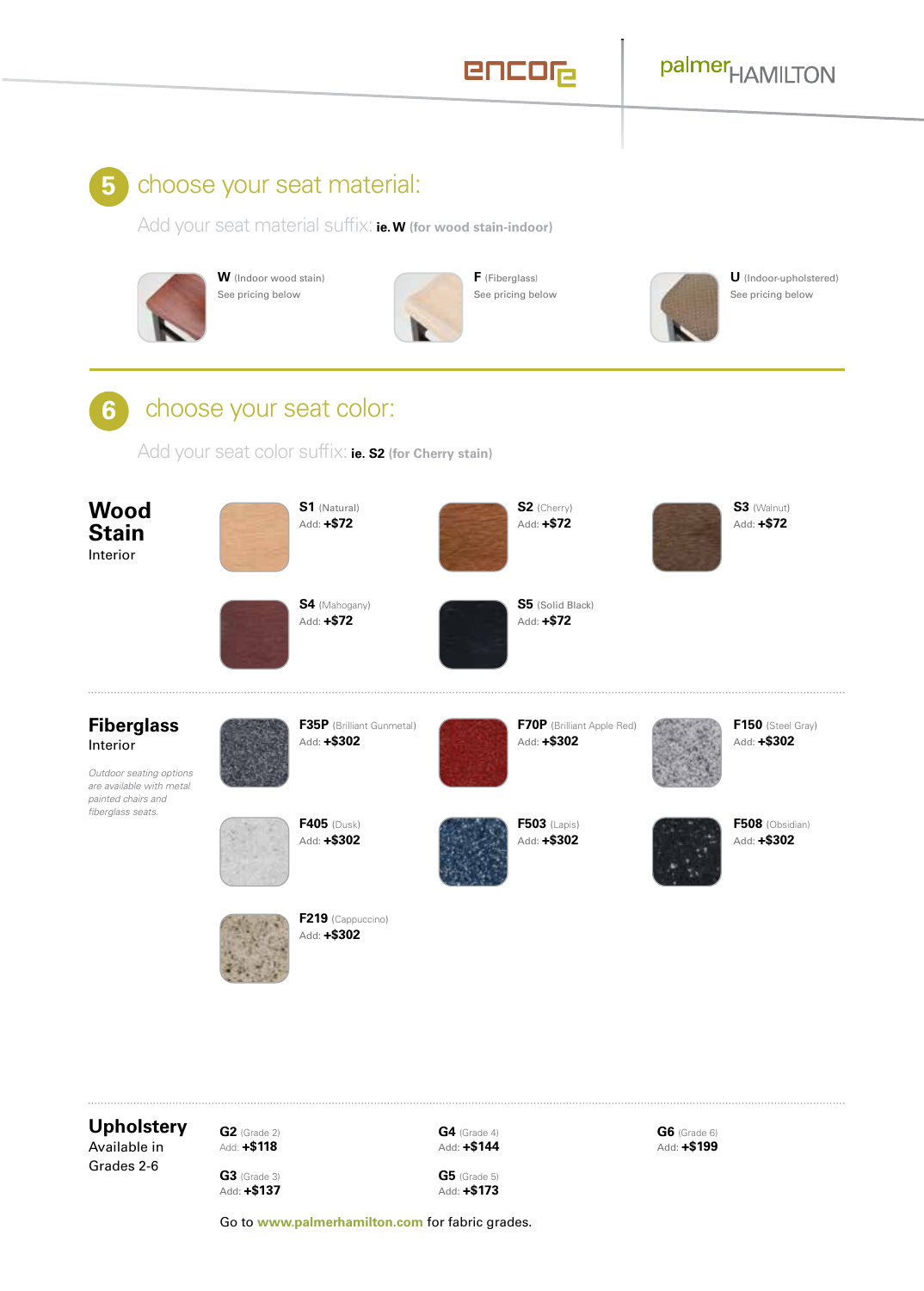encor

# let's build this chair!





Standard wood ladder back with wood seat